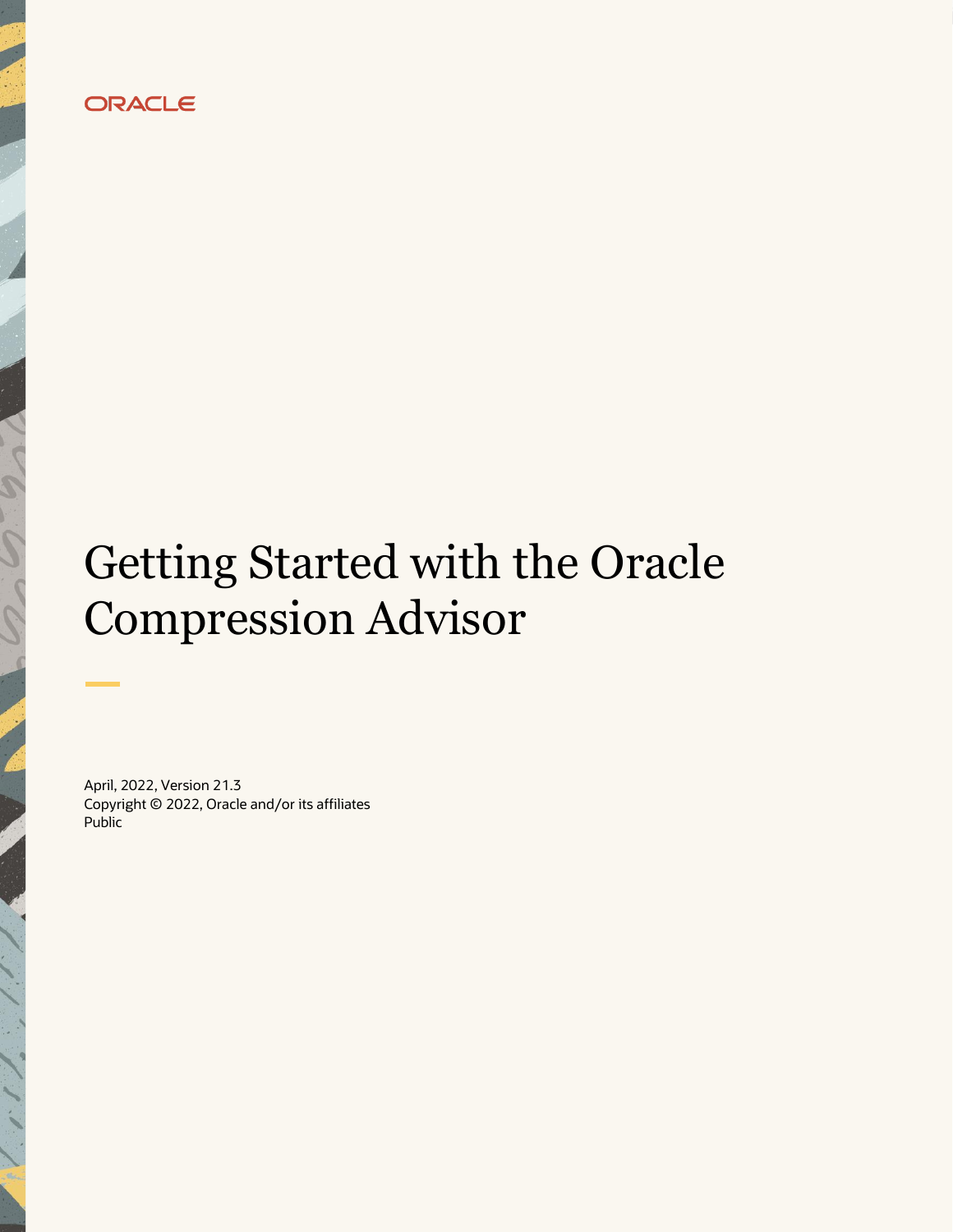## <span id="page-1-0"></span>**Purpose statement**

This document provides an overview of features and enhancements included in release Oracle Database 21c. It is intended solely to help you assess the business benefits of upgrading to Oracle Database 21c and to plan your I.T. projects.

#### <span id="page-1-1"></span>**Disclaimer**

This document in any form, software or printed matter, contains proprietary information that is the exclusive property of Oracle. Your access to and use of this confidential material is subject to the terms and conditions of your Oracle software license and service agreement, which has been executed and with which you agree to comply. This document and information contained herein may not be disclosed, copied, reproduced or distributed to anyone outside Oracle without prior written consent of Oracle. This document is not part of your license agreement nor can it be incorporated into any contractual agreement with Oracle or its subsidiaries or affiliates.

This document is for informational purposes only and is intended solely to assist you in planning for the implementation and upgrade of the product features described. It is not a commitment to deliver any material, code, or functionality, and should not be relied upon in making purchasing decisions. The development, release, and timing of any features or functionality described in this document remains at the sole discretion of Oracle. Due to the nature of the product architecture, it may not be possible to safely include all features described in this document without risking significant destabilization of the code.

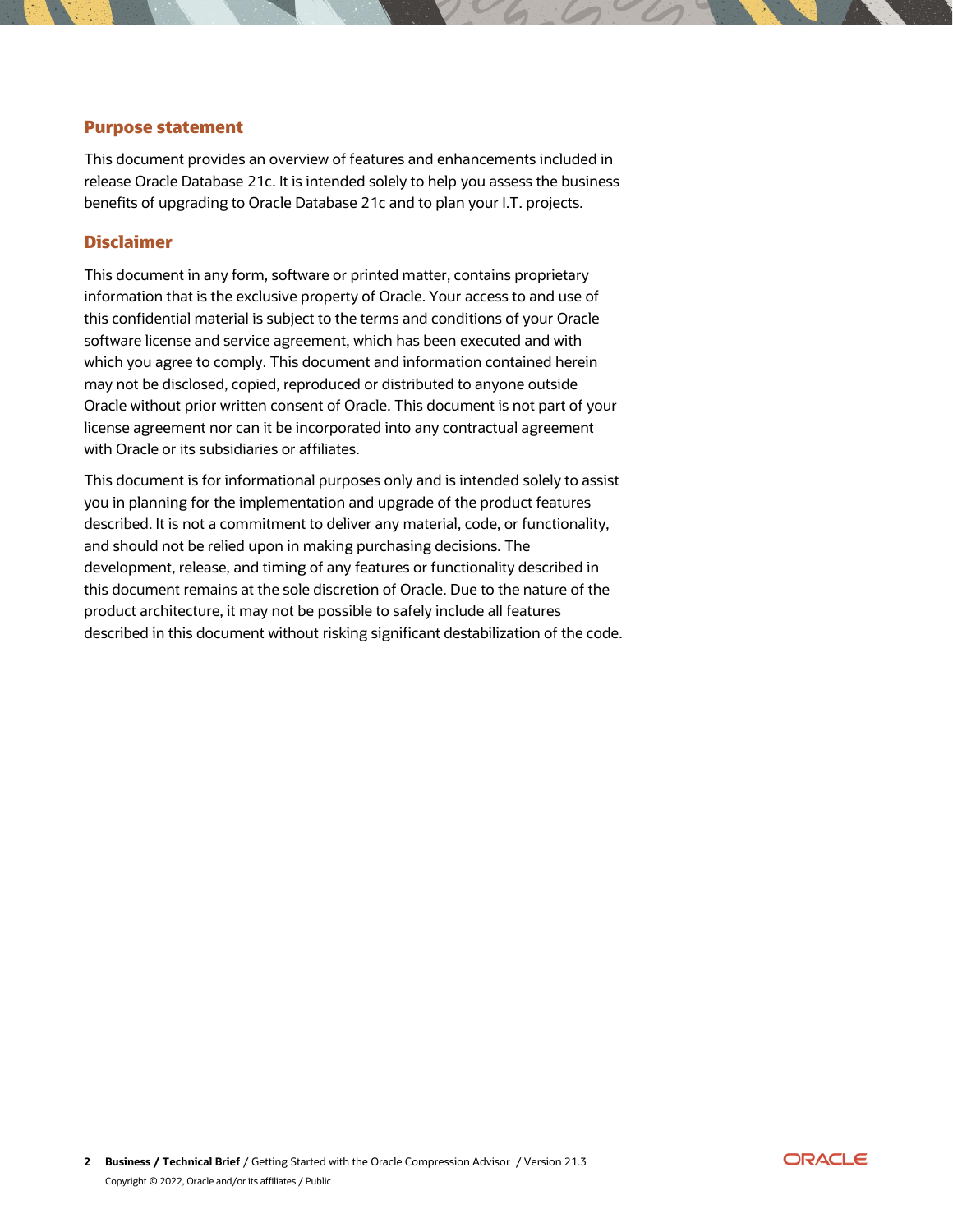# **Table of contents**

| <b>Purpose statement</b>                         | $\overline{\mathbf{2}}$ |
|--------------------------------------------------|-------------------------|
| <b>Disclaimer</b>                                | $\overline{\mathbf{2}}$ |
| <b>Introduction</b>                              | 4                       |
| <b>Compression Advisor</b>                       | 4                       |
| Using the GET_COMPRESSION_RATIO Procedure        | 5                       |
| <b>Usage Examples</b>                            | 6                       |
| <b>Understanding Compression Advisor Results</b> | 10                      |
| <b>Compression Advisor Best Practices</b>        | 11                      |
| <b>More Information</b>                          | 11                      |
|                                                  |                         |

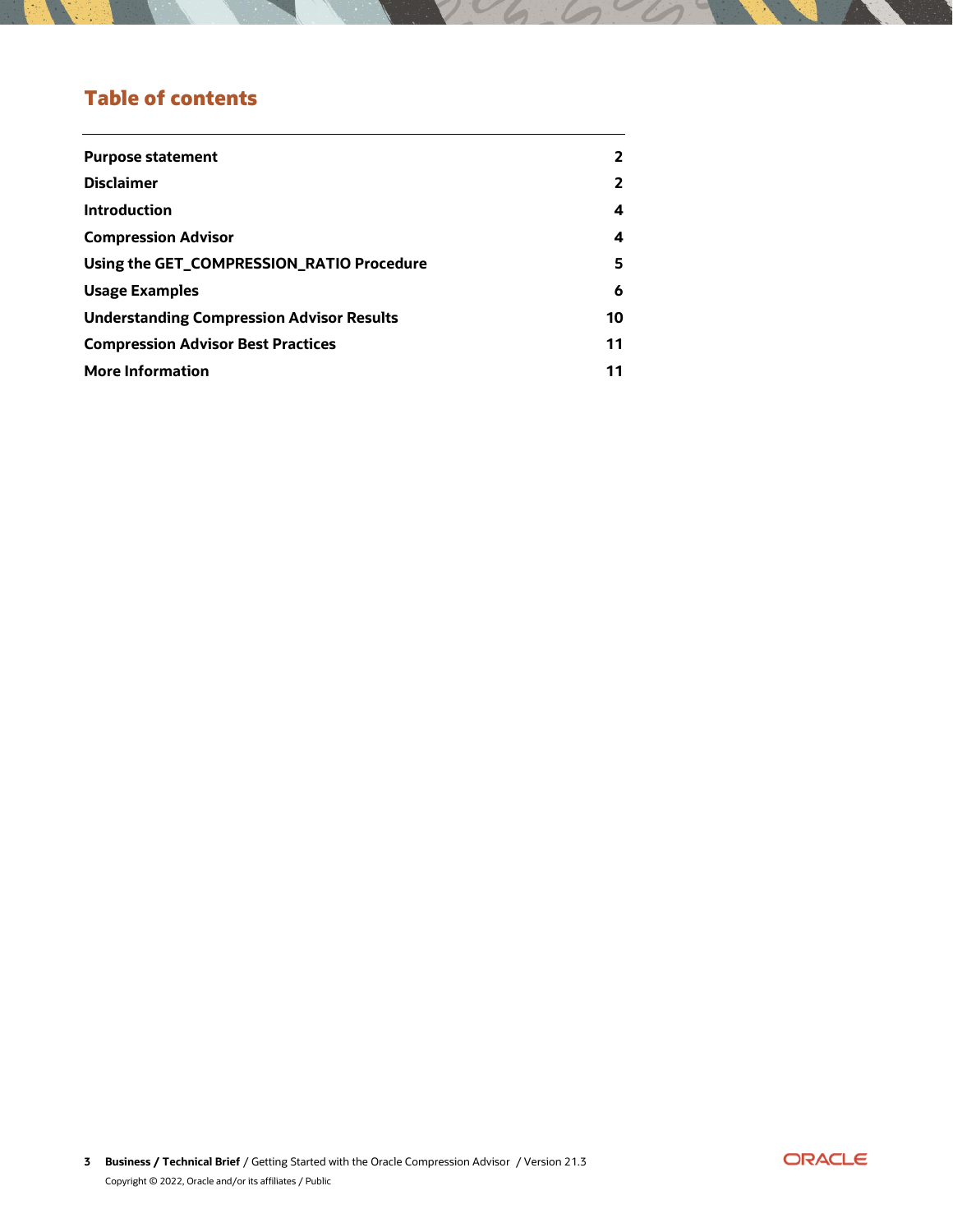## <span id="page-3-0"></span>**Introduction**

Oracle Advanced Compression includes a comprehensive set of compression capabilities to help organizations maximize resource utilization and reduce costs. It allows IT administrators to significantly reduce their overall database storage footprint, and improve performance, by enabling compression for all types of data, including:

#### **Advanced Row Compression**

Enables table data to be compressed during all types of data manipulation operations, including DML INSERT and UPDATE operations -- intelligent algorithm minimizes compression overhead during write operations, thereby making compression viable for both data warehouse and OLTP workloads.

### **Advanced LOB Compression**

Provides compression for LOB segments managed by Oracle SecureFiles – a high performance and powerful infrastructure for managing unstructured data such as images, documents, videos and more.

#### **Advanced Index Compression**

Reduces the size of all supported unique and non-unique indexes- Advanced Index Compression HIGH automatically chooses the right compression per index block. Advanced Index Compression provides significant space savings while also improving performance for queries that are executed using indexes.

#### <span id="page-3-1"></span>**Compression Advisor**

An easy way to get started, with Advanced Compression, is by using the free compression advisor. The "DBMS\_COMPRESSION" PL/SQL package (commonly called compression advisor) gathers compressionrelated information within a database environment. This includes estimating the compressibility of both uncompressed partitioned, and non-partitioned tables, and gathering row-level compression information on previously compressed tables/partitions. Compression advisor provides organizations with the storage reduction information needed to make compression-related usage decisions.

The output of running compression advisor is an estimation of the compression ratio, for the specific table, that was the target of compression advisor. The output indicates the "COMPRESSION RATIO" presented as a number such as 2.1. This number indicates that, for this specific table or partition, the estimated compression ratio is 2.1x, which represents about a 50% reduction in the footprint of the table or partition should compression be enabled.

The compression ratio achieved in a given environment depends on the data being compressed, specifically the cardinality of the data. In general, organizations can expect to reduce their storage space consumption by a factor of 2x to 4x by using Advanced Row Compression. That is, the amount of space consumed by uncompressed data will be two to four times larger than that of the compressed data.

A version of compression advisor, which supports Oracle Database 9*i* Release 2 through 11g Release 1, is available on the Advanced Compression page on Oracle.com. This version can only report the compression ratio for data tables – those tables (and partitions) that would be targets for OLTP Table Compression.

Another version of the DBMS\_COMPRESSION PL/SQL package is included with Oracle Database 11g Release 2 and above. This version can report the compression ratio for data tables (targets for Advanced Row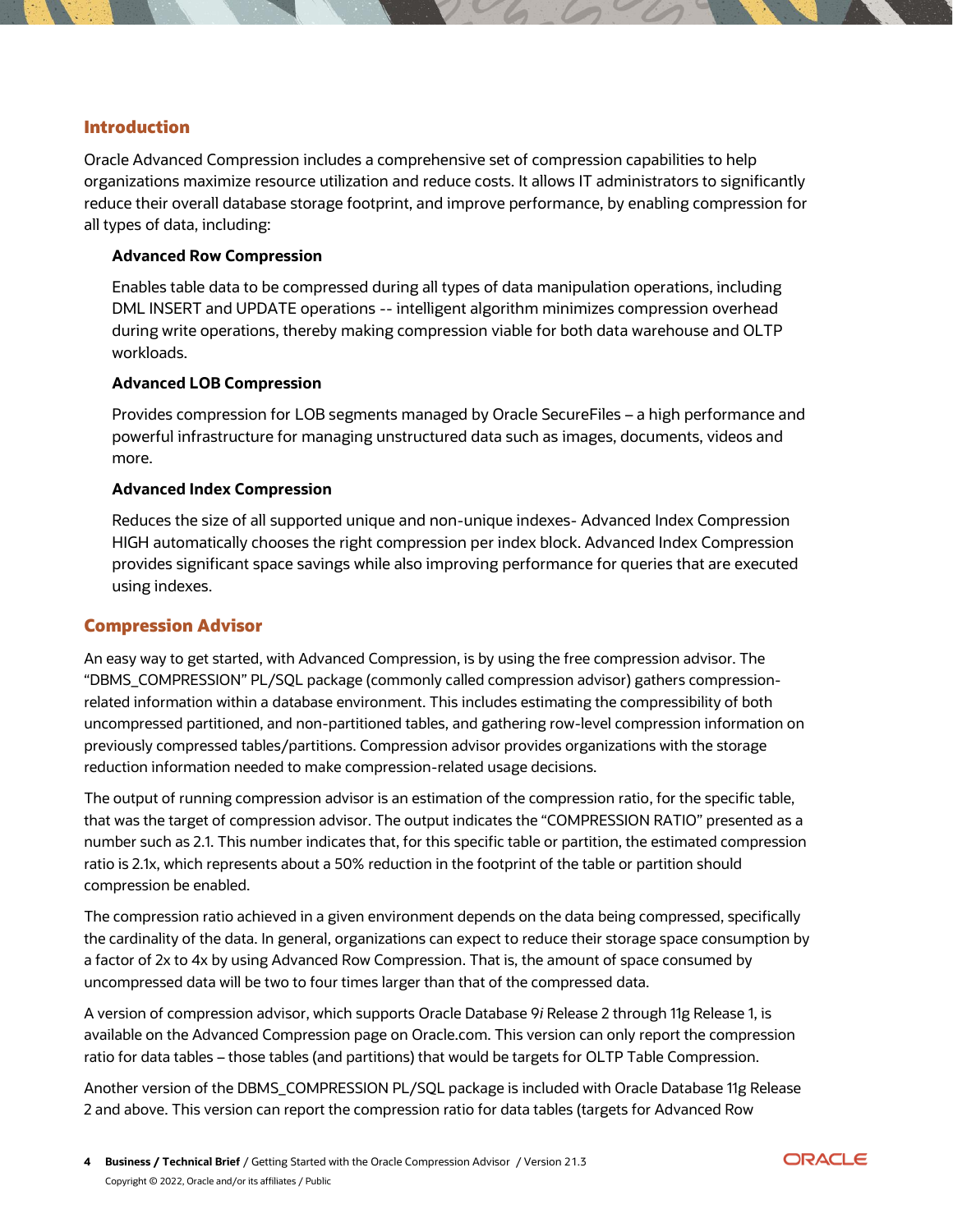Compression), LOB segments managed by SecureFiles (targets for Advanced LOB Compression) and indexes (targets for Advanced Index Compression).

Compression Advisor is free to use with Oracle Database Enterprise Edition.

## <span id="page-4-0"></span>**Using the GET\_COMPRESSION\_RATIO Procedure**

When using the GET\_COMPRESSION\_RATIO procedure to estimate compression ratios, different constants are specified as parameters, these include:

| Constant                    | <b>Type</b>   | Value          | <b>Description</b>                                                                                  |
|-----------------------------|---------------|----------------|-----------------------------------------------------------------------------------------------------|
| COMP NOCOMPRESS             | <b>NUMBER</b> | $\mathbf{1}$   | No compression                                                                                      |
| COMP ADVANCED               | NUMBER        | $\overline{2}$ | Advanced row compression                                                                            |
| COMP QUERY HIGH             | NUMBER        | 4              | High for query warehouse compression (Hybrid<br>Columnar Compression)                               |
| COMP_QUERY_LOW              | <b>NUMBER</b> | a              | Low for query warehouse compression (Hybrid<br>Columnar Compression)                                |
| COMP ARCHIVE HIGH           | NUMBER        | 16             | High archive compression (Hybrid Columnar<br>Compression)                                           |
| COMP ARCHIVE LOW            | NUMBER        | 32             | Low archive compression (Hybrid Columnar<br>Compression)                                            |
| COMP BLOCK                  | NUMBER        | 64             | Compressed block                                                                                    |
| COMP LOB HIGH               | NUMBER        | 128            | High compression level for LOB operations                                                           |
| COMP_LOB_MEDIUM             | NUMBER        | 256            | Medium compression level for LOB operations                                                         |
| COMP_LOB_LOW                | <b>NUMBER</b> | 512            | Low compression level for LOB operations                                                            |
| COMP_INDEX_ADVANCED_HIGH    | NUMBER        | 1024           | High compression level for indexes                                                                  |
| COMP INDEX ADVANCED LOW     | NUMBER        | 2048           | Low compression level for indexes                                                                   |
| COMP RATIO LOB MINROWS      | NUMBER        | 1000           | Minimum required number of LOBs in the object for<br>which LOB compression ratio is to be estimated |
| COMP BASIC                  | NUMBER        | 4096           | Basic table compression                                                                             |
| COMP_RATIO_LOB_MAXROWS      | NUMBER        | 5000           | Maximum number of LOBs used to compute the LOB<br>compression ratio                                 |
| COMP INMEMORY NOCOMPRESS    | <b>NUMBER</b> | 8192           | In-Memory with no compression                                                                       |
| COMP INMEMORY DML           | NUMBER        | 16384          | In-Memory compression level for DML                                                                 |
| COMP INMEMORY QUERY LOW     | NUMBER        | 32768          | In-Memory compression level optimized for query<br>performance                                      |
| COMP INMEMORY QUERY HIGH    | NUMBER        | 65536          | In-Memory compression level optimized on query<br>performance as well as space saving               |
| COMP INMEMORY CAPACITY LOW  | <b>NUMBER</b> | 121072         | In-Memory low compression level optimizing for<br>capacity                                          |
| COMP_INMEMORY_CAPACITY_HIGH | NUMBER        | 262144         | In-Memory high compression level optimizing for<br>capacity                                         |
| COMP_RATIO_MINROWS          | NUMBER        | 1000000        | Minimum required number of rows in the object for<br>which HCC ratio is to be estimated             |
| COMP_RATIO_ALLROWS          | <b>NUMBER</b> | $-1$           | To indicate the use of all the rows in the object to<br>estimate HCC ratio                          |
| OBJTYPE TABLE               | PLS_INTEGER   | $\mathbf{1}$   | Identifies the object whose compression ratio is<br>estimated as of type table                      |
| OBJTYPE INDEX               | PLS INTEGER   | 2              | Identifies the object whose compression ratio is<br>estimated as of type index                      |

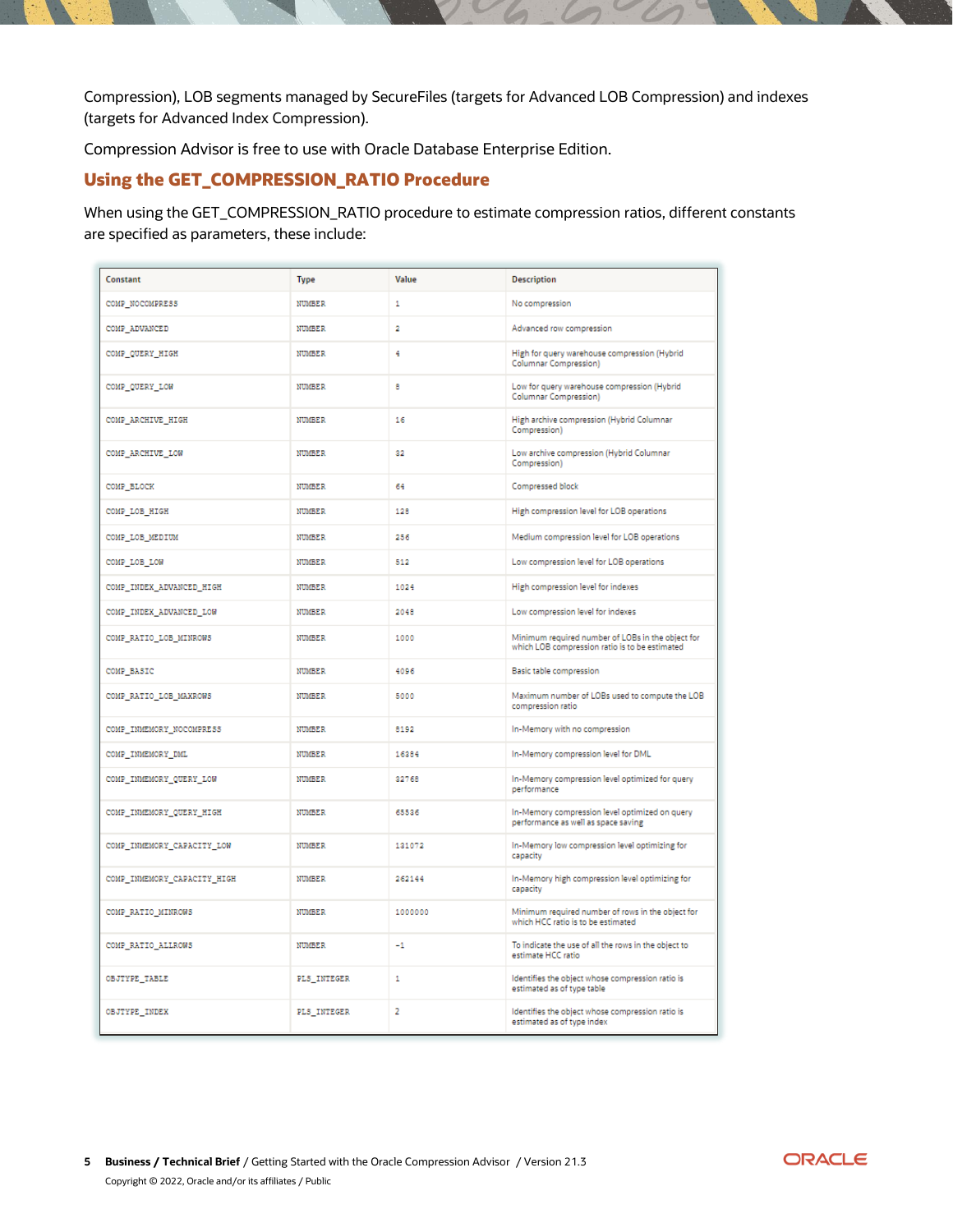## *GET\_COMPRESSION\_RATIO Procedure Parameters*

| <b>Parameter</b>   | <b>Description</b>                                                                                                                                                                                                                                                                                                                                                                       |
|--------------------|------------------------------------------------------------------------------------------------------------------------------------------------------------------------------------------------------------------------------------------------------------------------------------------------------------------------------------------------------------------------------------------|
| scratchtbsname     | Temporary scratch tablespace that can be used for analysis                                                                                                                                                                                                                                                                                                                               |
| ownname / tabowner | Schema of the table to analyze                                                                                                                                                                                                                                                                                                                                                           |
| tabname            | Name of the table to analyze                                                                                                                                                                                                                                                                                                                                                             |
| objname            | Name of the object                                                                                                                                                                                                                                                                                                                                                                       |
| subobjname         | Name of the partition or sub-partition of the object                                                                                                                                                                                                                                                                                                                                     |
| comptype           | Compression types for which analysis should be performed<br>When the object is an index, only the following compression types are valid: COMP INDEX ADVANCED HIGH<br>(value 1024) and COMP INDEX ADVANCED LOW (value 2048).<br>Note: The following compression types cannot be specified in this parameter for any type of object: COMP BLOCK<br>(value 64) and COMP BASIC (value 4096). |
| blkcnt cmp         | Number of blocks used by compressed sample of the table                                                                                                                                                                                                                                                                                                                                  |
| blkcnt uncmp       | Number of blocks used by uncompressed sample of the table                                                                                                                                                                                                                                                                                                                                |
| row cmp            | Number of rows in a block in compressed sample of the table                                                                                                                                                                                                                                                                                                                              |
| row uncmp          | Number of rows in a block in uncompressed sample of the table                                                                                                                                                                                                                                                                                                                            |
| omp ratio          | Compression ratio, blkcnt uncmp divided by blkcnt cmp                                                                                                                                                                                                                                                                                                                                    |
| comptype str       | String describing the compression type                                                                                                                                                                                                                                                                                                                                                   |
| subset numrows     | Number of rows sampled to estimate compression ratio.                                                                                                                                                                                                                                                                                                                                    |
| objtype            | Type of the object, either OBJTYPE TABLE or OBJTYPE INDEX                                                                                                                                                                                                                                                                                                                                |
| lobname            | Name of the LOB column                                                                                                                                                                                                                                                                                                                                                                   |
| partname           | In case of partitioned tables, the related partition name                                                                                                                                                                                                                                                                                                                                |
| lobont             | Number of lobs actually sampled to estimate compression ratio                                                                                                                                                                                                                                                                                                                            |
| index cr           | List of indexes and their estimated compression ratios                                                                                                                                                                                                                                                                                                                                   |

Please see the Oracle Database documentation for additional information.

## <span id="page-5-0"></span>**Usage Examples**

Below are syntax examples, of the GET\_COMPRESSION\_RATIO procedure, to estimate the compression ratio of a data table, index and LOB.

Syntax for GET\_COMPRESSION\_RATIO for a data table and indexes:

| DBMS COMPRESSION.GET COMPRESSION RATIO |     |                                      |
|----------------------------------------|-----|--------------------------------------|
| scratchtbsname                         | ΙN  | VARCHAR2,                            |
| ownname                                | ΙN  | VARCHAR2,                            |
| objname                                | ΙN  | VARCHAR2,                            |
| subobjname                             | IN  | VARCHAR2,                            |
| comptype                               | ΙN  | NUMBER,                              |
| blkcnt cmp                             | OUT | PLS INTEGER,                         |
| blkcnt uncmp                           | OUT | PLS INTEGER,                         |
| row cmp                                | OUT | PLS INTEGER,                         |
| row uncmp                              | OUT | PLS INTEGER.                         |
| cmp ratio                              | OUT | NUMBER,                              |
| comptype str                           | OUT | VARCHAR2,                            |
| subset numrows                         | IN  | NUMBER DEFAULT COMP RATIO MINROWS,   |
| objtype                                | ΙN  | PLS INTEGER DEFAULT OBJTYPE TABLE) ; |

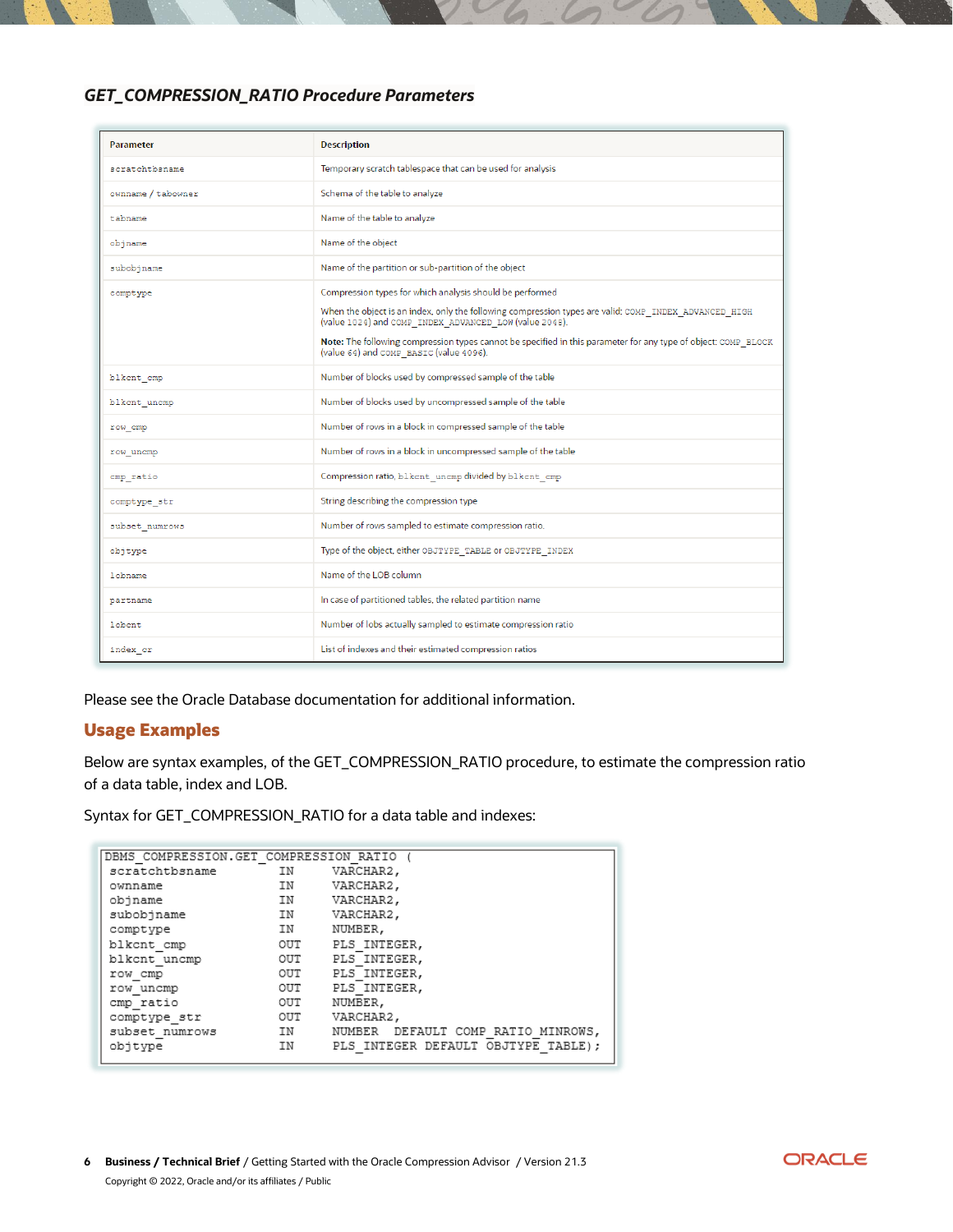## **Example: Estimating Compression Ratio for Advanced Row Compression**

| SET SERVEROUTPUT ON                                                  |                                                                                           |        |  |
|----------------------------------------------------------------------|-------------------------------------------------------------------------------------------|--------|--|
| <b>DECLARE</b><br>1_blkcnt_cmp                                       | PLS_INTEGER;                                                                              |        |  |
| 1_blkcnt_uncmp                                                       | PLS_INTEGER;                                                                              |        |  |
| 1_row_cmp                                                            | PLS_INTEGER;                                                                              |        |  |
| 1_row_uncmp                                                          | PLS_INTEGER;                                                                              |        |  |
| 1_cmp_ratio                                                          | NUMBER;                                                                                   |        |  |
| 1_comptype_str                                                       | VARCHAR2(32767);                                                                          |        |  |
| <b>BEGIN</b>                                                         |                                                                                           |        |  |
|                                                                      | DBMS_COMPRESSION.GET_COMPRESSION_RATIO (                                                  |        |  |
| scratchtbsname => 'USERS',                                           | Scratch Tablespace Name                                                                   |        |  |
| ownname                                                              | $\Rightarrow$ 'TEST',                                                                     |        |  |
| objname                                                              | Schema Name<br>$\Rightarrow$ 'SALES',                                                     |        |  |
| subobjname                                                           | $\Rightarrow$ NULL,                                                                       |        |  |
| comptype                                                             | <b>Object Name</b><br>=> DBMS_COMPRESSION.COMP_ADVANCED,                                  |        |  |
| blkcnt_cmp                                                           | $=$ > 1_blkcnt_cmp,                                                                       |        |  |
| blkcnt_uncmp                                                         | => 1_blkcnt_uncmp,                                                                        |        |  |
| row_cmp                                                              | <b>Compression Type</b><br>$=$ > 1_row_cmp,                                               |        |  |
| row_uncmp                                                            | $=$ > 1_row_uncmp,                                                                        |        |  |
| cmp_ratio                                                            | Number of Rows to Estimate<br>$=$ 1_cmp_ratio,                                            |        |  |
| comptype_str                                                         | => 1_comptype_str,                                                                        |        |  |
|                                                                      | subset_numrows=> DBMS_COMPRESSION.comp_ratio_minrows,<br>Object Type                      |        |  |
| objtype                                                              | => DBMS_COMPRESSION.objtype_table                                                         |        |  |
| );                                                                   |                                                                                           |        |  |
| 1_blkcnt_cmp);                                                       | DBMS_OUTPUT.put_line('Number of blocks used by the compressed sample of the object        | $: '$  |  |
|                                                                      | DBMS_OUTPUT.put_line('Number of blocks used by the uncompressed sample of the object      | : 'II  |  |
| 1_blkcnt_uncmp);                                                     |                                                                                           |        |  |
|                                                                      | DBMS_OUTPUT.put_line( 'Number of rows in a block in compressed sample of the object       | : 'II  |  |
| 1_row_cmp);                                                          |                                                                                           |        |  |
|                                                                      | DBMS_OUTPUT.put_line( 'Number of rows in a block in uncompressed sample of the object     | : ' II |  |
| 1_row_uncmp);                                                        |                                                                                           |        |  |
|                                                                      | DBMS_OUTPUT.put_line ('Estimated Compression Ratio of Sample                              | : '    |  |
| 1_cmp_ratio);<br>DBMS_OUTPUT.put_line( 'Compression Type             |                                                                                           | : 'II  |  |
| 1_comptype_str);                                                     |                                                                                           |        |  |
| END;                                                                 |                                                                                           |        |  |
| $\sqrt{2}$                                                           |                                                                                           |        |  |
|                                                                      | <b>Output of Compression Advisor Estimate for Advanced Row Compression (Entire Table)</b> |        |  |
|                                                                      | Number of blocks used by the compressed sample of the object<br>:165                      |        |  |
| Number of blocks used by the uncompressed sample of the object : 629 |                                                                                           |        |  |
| Number of rows in a block in compressed sample of the object<br>:599 |                                                                                           |        |  |
|                                                                      | Number of rows in a block in uncompressed sample of the object<br>:157                    |        |  |

Compression Type **Example 20** Compress Advanced"

Estimated Compression Ratio of Sample  $\sim$  3.8

ORACLE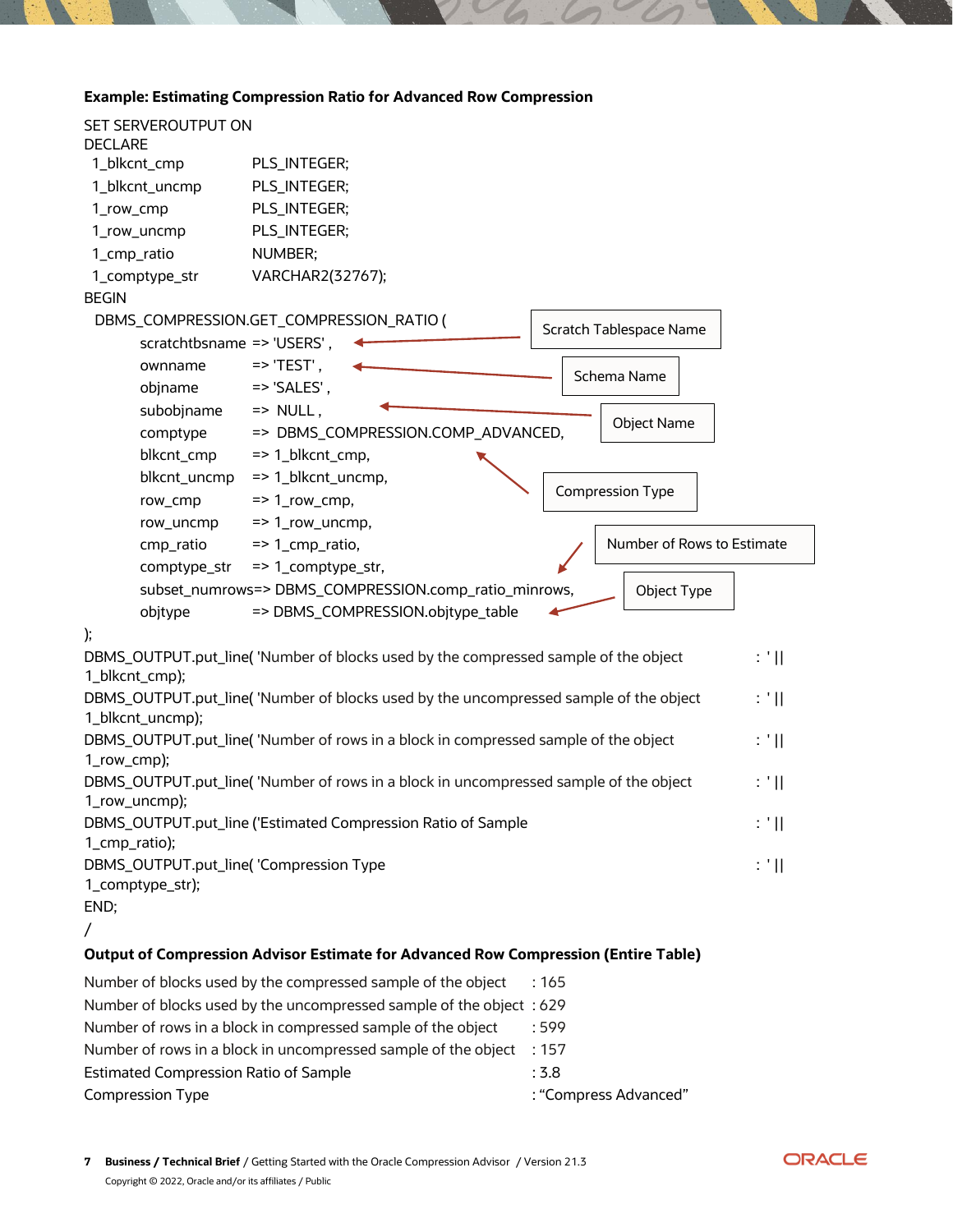## **Example: Estimating Compression Ratio for Advanced Index Compression (LOW)**

| SET SERVEROUTPUT ON                     |                                                                                       |                                   |  |
|-----------------------------------------|---------------------------------------------------------------------------------------|-----------------------------------|--|
| <b>DECLARE</b><br>1_blkcnt_cmp          | PLS_INTEGER;                                                                          |                                   |  |
| 1_blkcnt_uncmp                          | PLS_INTEGER;                                                                          |                                   |  |
| 1_row_cmp                               | PLS_INTEGER;                                                                          |                                   |  |
| 1_row_uncmp                             | PLS_INTEGER;                                                                          |                                   |  |
| 1_cmp_ratio                             | NUMBER;                                                                               |                                   |  |
| 1_comptype_str                          | VARCHAR2(32767);                                                                      |                                   |  |
| <b>BEGIN</b>                            |                                                                                       |                                   |  |
|                                         | DBMS_COMPRESSION.GET_COMPRESSION_RATIO (                                              |                                   |  |
| scratchtbsname => 'USERS',              |                                                                                       |                                   |  |
| ownname                                 | $\Rightarrow$ 'TEST',                                                                 |                                   |  |
| objname                                 | $\Rightarrow$ 'SALES_IDX',                                                            |                                   |  |
| subobjname                              | $\Rightarrow$ NULL,                                                                   |                                   |  |
| comptype                                | => DBMS_COMPRESSION.COMP_INDEX_ADVANCED_LOW,                                          |                                   |  |
| blkcnt_cmp                              | $\Rightarrow$ 1_blkcnt_cmp,                                                           |                                   |  |
| blkcnt_uncmp                            | => 1_blkcnt_uncmp,                                                                    |                                   |  |
| row_cmp                                 | $\Rightarrow$ 1_row_cmp,                                                              |                                   |  |
| row_uncmp                               | $=$ > 1_row_uncmp,                                                                    |                                   |  |
| cmp_ratio                               | => 1_cmp_ratio,                                                                       |                                   |  |
| comptype_str                            | => 1_comptype_str,                                                                    |                                   |  |
|                                         | subset_numrows=> DBMS_COMPRESSION.comp_ratio_minrows,                                 |                                   |  |
| objtype                                 | => DBMS_COMPRESSION.objtype_index                                                     |                                   |  |
| );                                      |                                                                                       |                                   |  |
|                                         | DBMS_OUTPUT.put_line( 'Number of blocks used by the compressed sample of the object   | $: '$ $\mathbb{H}$                |  |
| 1_blkcnt_cmp);                          |                                                                                       |                                   |  |
|                                         | DBMS_OUTPUT.put_line('Number of blocks used by the uncompressed sample of the object  | $\colon$ ' $\mathop{\mathrm{II}}$ |  |
| 1_blkcnt_uncmp);                        |                                                                                       |                                   |  |
|                                         | DBMS_OUTPUT.put_line( 'Number of rows in a block in compressed sample of the object   | : "                               |  |
| 1_row_cmp);                             |                                                                                       |                                   |  |
| 1_row_uncmp);                           | DBMS_OUTPUT.put_line( 'Number of rows in a block in uncompressed sample of the object | : "                               |  |
|                                         | DBMS_OUTPUT.put_line ('Estimated Compression Ratio of Sample                          | : "                               |  |
| 1_cmp_ratio);                           |                                                                                       |                                   |  |
| DBMS_OUTPUT.put_line( 'Compression Type |                                                                                       | $: '$ $\mathbb{H}$                |  |
| 1_comptype_str);                        |                                                                                       |                                   |  |
| END;                                    |                                                                                       |                                   |  |

## /

## **Output of Compression Advisor Estimate for Advanced Index Compression (LOW)**

| Number of blocks used by the compressed sample of the object         | : 743                     |
|----------------------------------------------------------------------|---------------------------|
| Number of blocks used by the uncompressed sample of the object : 539 |                           |
| Number of rows in a block in compressed sample of the object         | .499                      |
| Number of rows in a block in uncompressed sample of the object       | : 145                     |
| <b>Estimated Compression Ratio of Sample</b>                         | : 2.2                     |
| <b>Compression Type</b>                                              | : "Compress Advanced Low" |
|                                                                      |                           |

**8 Business / Technical Brief** / Getting Started with the Oracle Compression Advisor / Version 21.3 Copyright © 2022, Oracle and/or its affiliates / Public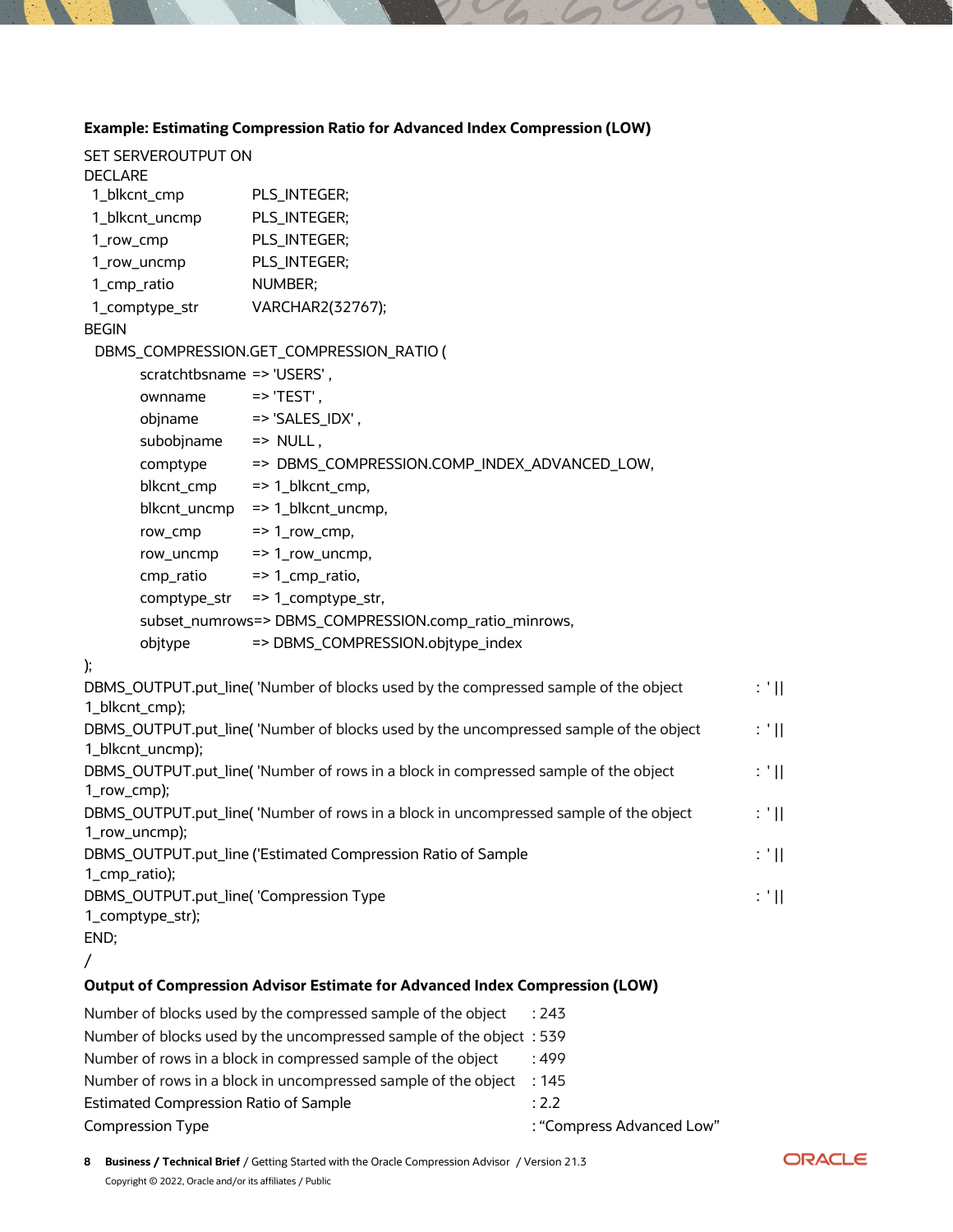Syntax for GET\_COMPRESSION\_RATIO for LOBs:

| DBMS COMPRESSION.GET COMPRESSION RATIO ( |      |                                         |
|------------------------------------------|------|-----------------------------------------|
| scratchtbsname                           | IN   | VARCHAR2,                               |
| tabowner                                 | IN   | VARCHAR2,                               |
| tabname                                  | IN   | VARCHAR2,                               |
| lobname                                  | IN 1 | VARCHAR2,                               |
| partname                                 | IN   | VARCHAR2,                               |
| comptype                                 | IN   | NUMBER,                                 |
| blkcnt cmp                               | OUT  | PLS INTEGER.                            |
| blkcnt uncmp                             | OUT  | PLS INTEGER,                            |
| lobent                                   | OUT  | PLS INTEGER.                            |
| cmp ratio                                | OUT  | NUMBER,                                 |
| comptype str                             | OUT  | VARCHAR2,                               |
| subset numrows                           | IN   | number DEFAULT COMP RATIO LOB MAXROWS): |

## **Example: Estimating Compression Ratio for Advanced LOB Compression (MEDIUM)**

| SET SERVEROUTPUT ON       |                                                                                       |                   |
|---------------------------|---------------------------------------------------------------------------------------|-------------------|
| <b>DECLARE</b>            |                                                                                       |                   |
| 1_blkcnt_cmp              | PLS_INTEGER;                                                                          |                   |
| 1_blkcnt_uncmp            | PLS_INTEGER;                                                                          |                   |
| 1_row_cmp                 | PLS_INTEGER;                                                                          |                   |
| 1_lobcnt                  | PLS_INTEGER;                                                                          |                   |
| 1_cmp_ratio               | NUMBER;                                                                               |                   |
| 1_comptype_str            | VARCHAR2(32767);                                                                      |                   |
| <b>BEGIN</b>              |                                                                                       |                   |
|                           | DBMS_COMPRESSION.GET_COMPRESSION_RATIO (                                              |                   |
| scratchtbsname=> 'USERS', |                                                                                       |                   |
| tabowner                  | $\Rightarrow$ 'TEST',                                                                 |                   |
| tabname                   | $\Rightarrow$ 'PARTS',                                                                |                   |
| lobname                   | => 'PART_DESCRIPTION',                                                                |                   |
| partname                  | $\Rightarrow$ NULL,                                                                   |                   |
| comptype                  | => DBMS_COMPRESSION.COMP_LOB_MEDIUM,                                                  |                   |
| blkcnt_cmp                | => 1_blkcnt_cmp,                                                                      |                   |
| blkcnt_uncmp              | $\Rightarrow$ 1_blkcnt_uncmp,                                                         |                   |
| row_cmp                   | $\Rightarrow$ 1_row_cmp,                                                              |                   |
| lobcnt                    | $\Rightarrow$ 1_lobcnt,                                                               |                   |
| cmp_ratio                 | $=$ > 1_cmp_ratio,                                                                    |                   |
| comptype_str              | => 1_comptype_str,                                                                    |                   |
|                           | subset_numrows=> DBMS_COMPRESSION.comp_ratio_lob_maxrows                              |                   |
| );                        |                                                                                       |                   |
| 1_blkcnt_cmp);            | DBMS_OUTPUT.put_line('Number of blocks used by the compressed sample of the object    | : "               |
| 1_blkcnt_uncmp);          | DBMS_OUTPUT.put_line( 'Number of blocks used by the uncompressed sample of the object | : "               |
| 1_row_cmp);               | DBMS_OUTPUT.put_line( 'Number of rows in a block in compressed sample of the object   | : "非              |
| 1_lobcnt);                | DBMS_OUTPUT.put_line( 'Number of LOBS actually sampled                                | $\mathbb{C}^3$ [[ |
| 1_cmp_ratio);             | DBMS_OUTPUT.put_line ('Estimated Compression Ratio of Sample                          | : '               |

**9 Business / Technical Brief** / Getting Started with the Oracle Compression Advisor / Version 21.3 Copyright © 2022, Oracle and/or its affiliates / Public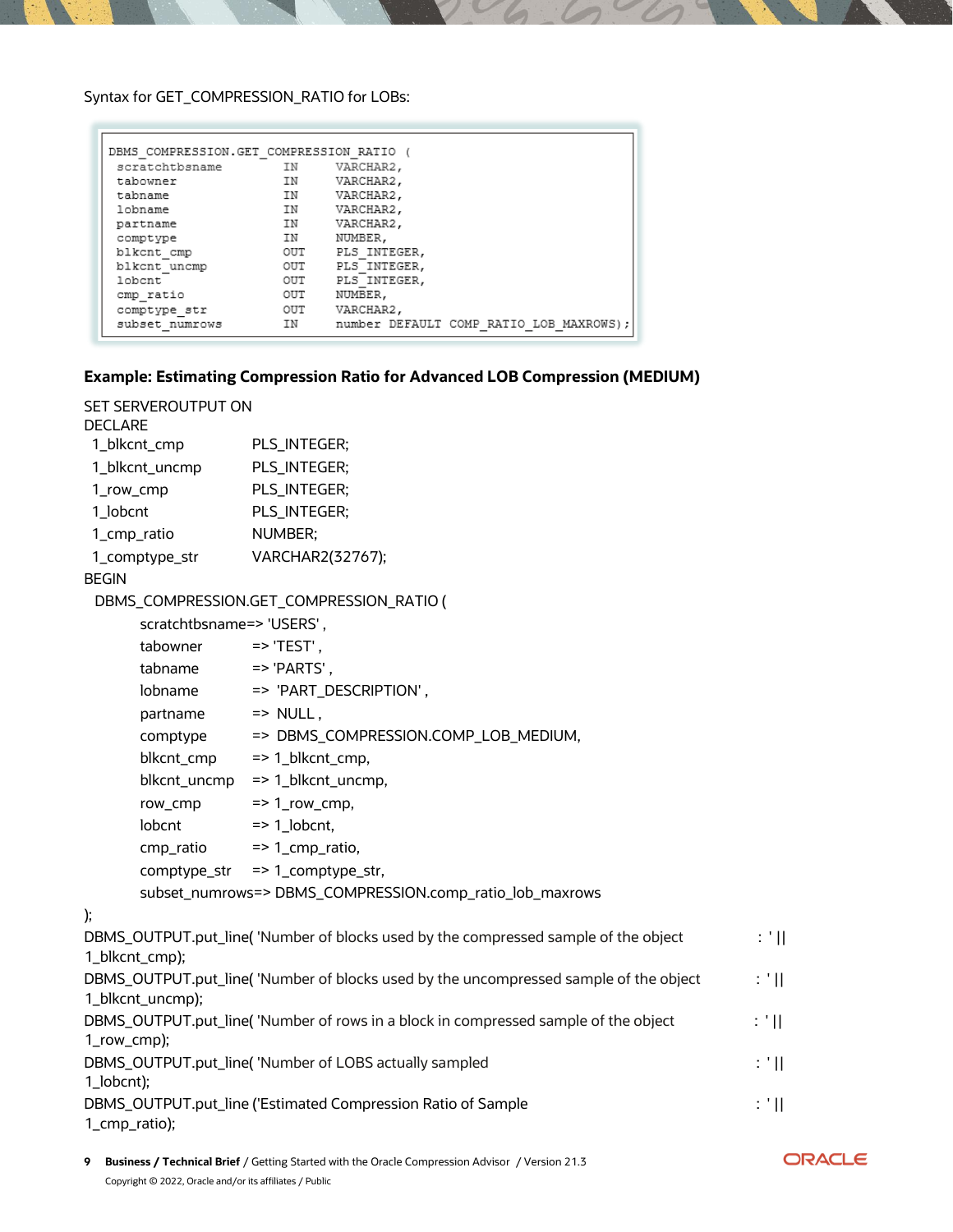DBMS\_OUTPUT.put\_line( 'Compression Type : ' || 1\_comptype\_str); END; /

#### **Output of Compression Advisor Estimate for Advanced LOB Compression (MEDIUM)**

| Number of blocks used by the compressed sample of the object        | :199                |
|---------------------------------------------------------------------|---------------------|
| Number of blocks used by the uncompressed sample of the object: 389 |                     |
| Number of rows in a block in compressed sample of the object        | :293                |
| Number of LOBS actually sampled                                     | :55                 |
| <b>Estimated Compression Ratio of Sample</b>                        | : 1.9               |
| <b>Compression Type</b>                                             | : "Compress Medium" |

## <span id="page-9-0"></span>**Understanding Compression Advisor Results**

The example advisor output below, the result of running the advisor code above for Advanced Row Compression (Compress Advanced), shows the type of output that is possible with compression advisor.

In this example, the "Estimated Compression Ratio of Sample" for Advanced Row Compression (Compress Advanced) determined by compression advisor, is 3.8x.This represents an approximate space reduction of 74% the table when compressed with Advanced Row Compression.

Compression advisor typically provides accurate estimates, of the actual compression results obtained after implementing compression. In general, typical compression ratios for data, indexes and LOBS includes:

- OLTP Table Compression and Advanced Row Compression users can typically expect compression ratios in the range of 2x to 4x
- Hybrid Columnar Compression users can typically expect compression ratios in the range of 6x to 15x
- Advanced Index Compression users can typically expect compression ratios in the range of 2x to 5x
- Advanced LOB Compression users can typically expect compression ratios in the range of 2x to 3x

**Note**: The compression ratio achieved, in a given environment, depends on the nature of the data being compressed.

It is important to note that compression advisor builds two temporary tables (for comparison purposes) as part of the estimation process for Advanced Row Compression (Hybrid Columnar Compression uses four tables). The temporary tables are created using the prefix 'cmp3\$' and/or 'cmp4\$' and are dropped by the compression advisor when no longer required. Although these temporary tables are removed after